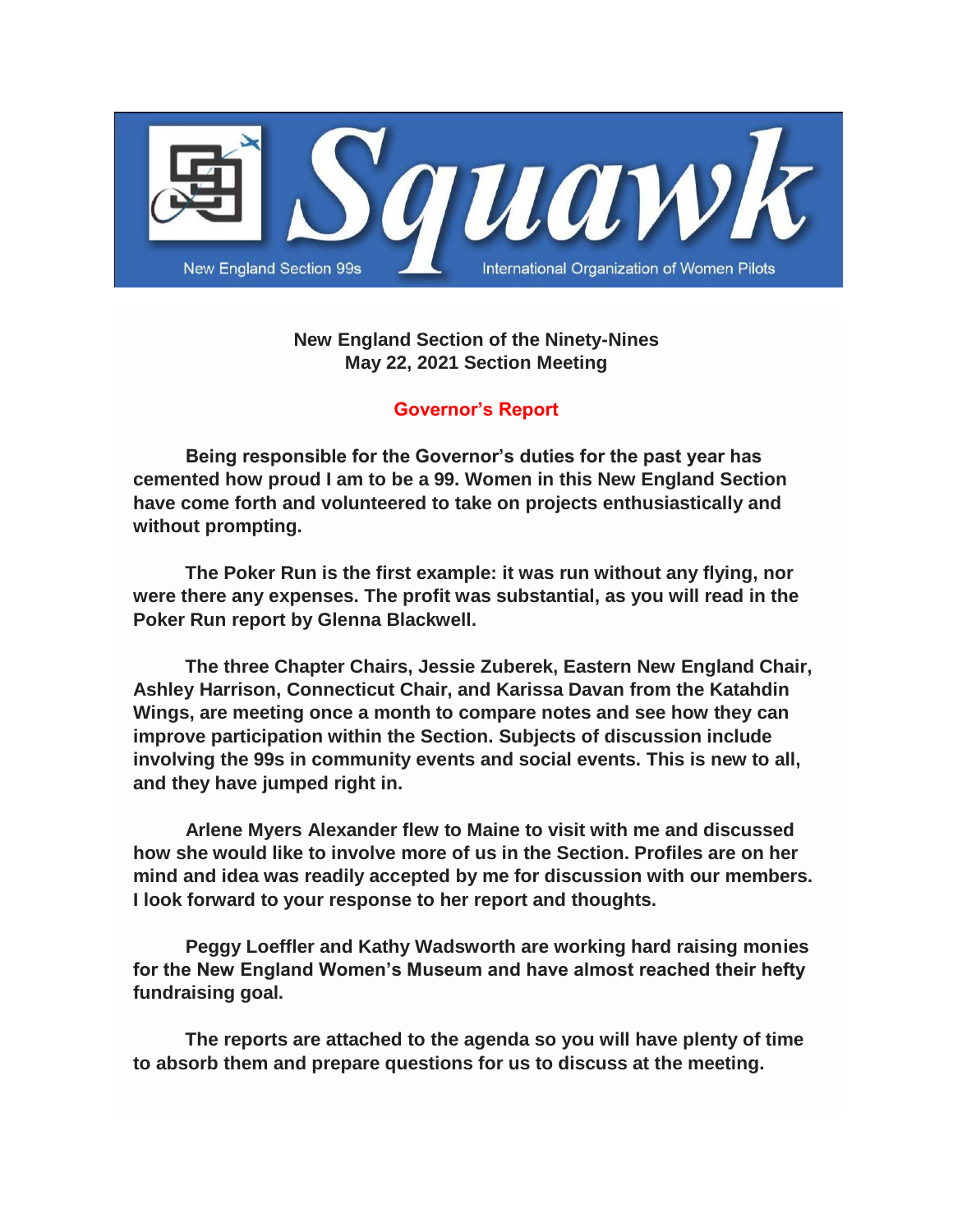# **Respectfully submitted,**

**Mary Build, Governor**

**\*\*\*\*\*\*\*\*\*\*\*\*\*\*\*\*\*\*\*\*\*\*\*\*\*\*\*\*\*\*\*\*\*\*\*\*\*\*\*\*\*\*\*\*\*\*\*\*\*\*\*\*\*\*\*\*\*\*\*\*\*\*\*\*\*\*\*\*\*\*\*\*\*\*\*\*\*\*\*\*\*\*\*\*\*\*\*\*\***

Zoom links for the Saturday Meeting and Friday Night Social appear at the bottom of this page.

\*\*\*\*\*\*\*\*\*\*\*\*\*\*\*\*\*\*\*\*\*\*\*\*\*\*\*\*\*\*\*\*\*\*\*\*\*\*\*\*\*\*\*\*\*\*\*\*\*\*\*\*\*\*\*\*\*\*\*\*\*\*\*\*\*\*\*\*\*\*\*\*\*\*\*\*\*\*

# **AGENDA**

### **New England Spring Section Meeting May 22, 2021 10 am – 12 noon**

- **10:00 am Welcome of Attendees All will have time to introduce themselves**
- **10:15 am Inspirational thought for the day – Sue Lin**
- **10:20 am Secretary's Fall 2020 Meeting report – Jaimie Rousseau** [https://mcusercontent.com/8f1693d56698349f3356ded0c/files/e01a3715-1a2b](https://womenpilotsene.us6.list-manage.com/track/click?u=8f1693d56698349f3356ded0c&id=32d891fdab&e=75347ca4ae)[a0a8-ad9f-eb23f35515ee/2020\\_Fall\\_Section\\_Minutes.pdf](https://womenpilotsene.us6.list-manage.com/track/click?u=8f1693d56698349f3356ded0c&id=32d891fdab&e=75347ca4ae)

# **10:25 am Treasurer's Report – Georgia Pappas**

[https://mcusercontent.com/8f1693d56698349f3356ded0c/files/a1559dcb-3c2e-](https://womenpilotsene.us6.list-manage.com/track/click?u=8f1693d56698349f3356ded0c&id=d3e03048dd&e=75347ca4ae)[5b0d-a523-ab41013634d0/99\\_Treasurer\\_Report\\_May\\_2021\\_narrative.pdf](https://womenpilotsene.us6.list-manage.com/track/click?u=8f1693d56698349f3356ded0c&id=d3e03048dd&e=75347ca4ae)

[https://mcusercontent.com/8f1693d56698349f3356ded0c/files/50f7315a-8226](https://womenpilotsene.us6.list-manage.com/track/click?u=8f1693d56698349f3356ded0c&id=6c5359d2d1&e=75347ca4ae) [e88d-247a-40ecb38207d6/99\\_Section\\_Treasurer\\_Report\\_May\\_2021.pdf](https://womenpilotsene.us6.list-manage.com/track/click?u=8f1693d56698349f3356ded0c&id=6c5359d2d1&e=75347ca4ae)

[https://mcusercontent.com/8f1693d56698349f3356ded0c/files/4e905bbe-d368-](https://womenpilotsene.us6.list-manage.com/track/click?u=8f1693d56698349f3356ded0c&id=b0b03a5549&e=75347ca4ae) [6632-a5fb-5fcf642fa9ad/99\\_SectionTreasurers\\_Report\\_May\\_2021\\_.pdf](https://womenpilotsene.us6.list-manage.com/track/click?u=8f1693d56698349f3356ded0c&id=b0b03a5549&e=75347ca4ae)

**10:30 am Governor's Report – Mary Build - see above**

**10:35 am International Representative – Jan McKenzie, Immediate Past President**

**10:45 am Chapter Reports**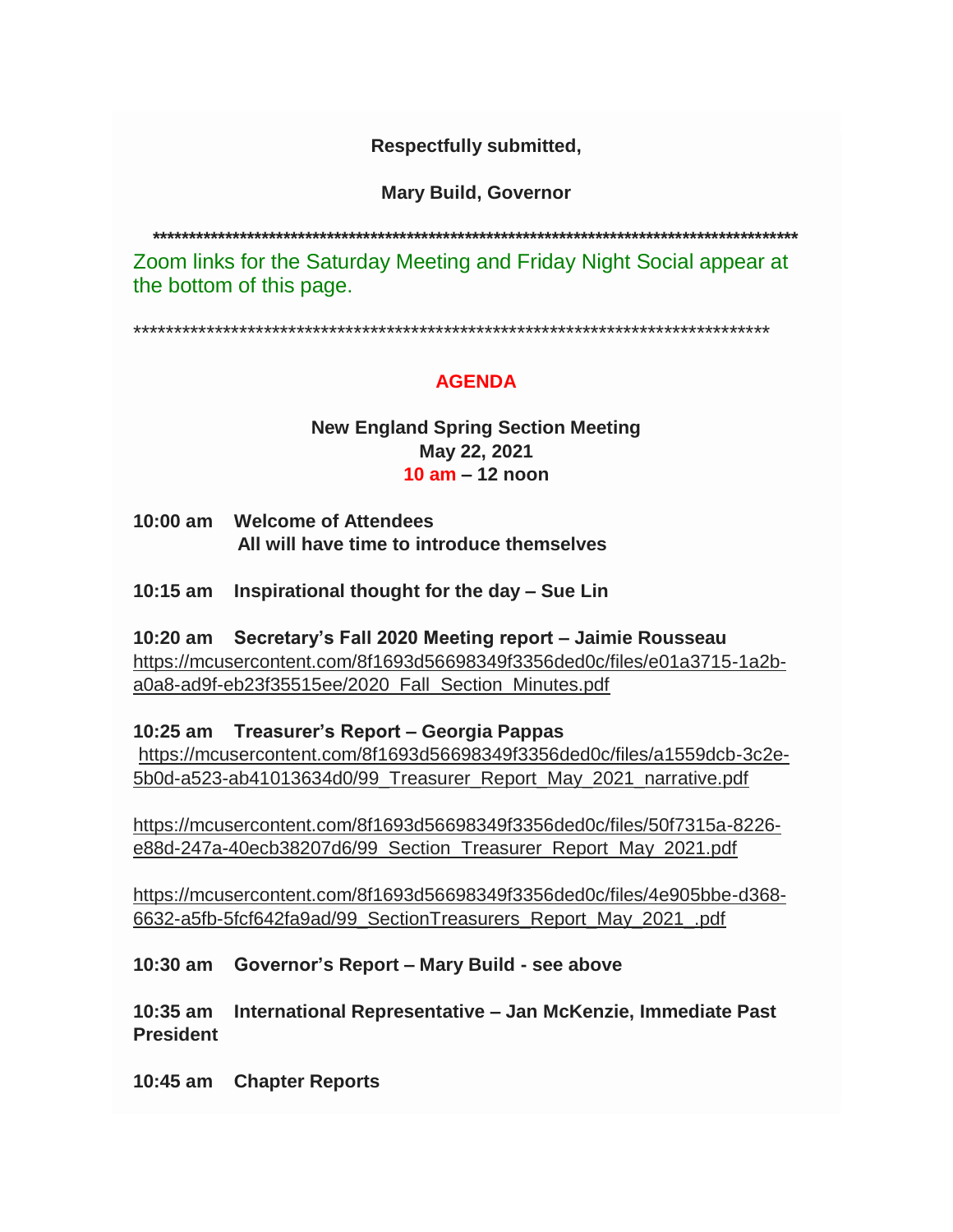# **ENE – Jessie Zuberek**

[https://mcusercontent.com/8f1693d56698349f3356ded0c/files/fb55bd5d-386b](https://womenpilotsene.us6.list-manage.com/track/click?u=8f1693d56698349f3356ded0c&id=78c672ea51&e=75347ca4ae)[f4d5-be4e-a7735690108a/ENE\\_Spring\\_2021\\_Chapter\\_Report.pdf](https://womenpilotsene.us6.list-manage.com/track/click?u=8f1693d56698349f3356ded0c&id=78c672ea51&e=75347ca4ae)

### **Connecticut – Ashley Harrison**

[https://mcusercontent.com/8f1693d56698349f3356ded0c/files/7f9e3d47-5356](https://womenpilotsene.us6.list-manage.com/track/click?u=8f1693d56698349f3356ded0c&id=b8423ba5ae&e=75347ca4ae) [d536-6ce2-](https://womenpilotsene.us6.list-manage.com/track/click?u=8f1693d56698349f3356ded0c&id=b8423ba5ae&e=75347ca4ae) [2865c2c25d8a/2021\\_Spring\\_Section\\_Meeting\\_CT\\_Chapter\\_Report.pdf](https://womenpilotsene.us6.list-manage.com/track/click?u=8f1693d56698349f3356ded0c&id=b8423ba5ae&e=75347ca4ae)

### **Katahdin Wings - Karissa Davan**

[https://mcusercontent.com/8f1693d56698349f3356ded0c/files/4bca629f-05ae-](https://womenpilotsene.us6.list-manage.com/track/click?u=8f1693d56698349f3356ded0c&id=1840e97cbd&e=75347ca4ae)[8029-861e-5c38cad02733/KW\\_Report\\_of\\_Chair\\_Fall\\_2020.pages](https://womenpilotsene.us6.list-manage.com/track/click?u=8f1693d56698349f3356ded0c&id=1840e97cbd&e=75347ca4ae)

**Additional report about all three Chapter Chairs – Karissa Davan** [https://mcusercontent.com/8f1693d56698349f3356ded0c/files/b3cbacc2-51e0-](https://womenpilotsene.us6.list-manage.com/track/click?u=8f1693d56698349f3356ded0c&id=acde74e98c&e=75347ca4ae) [433a-4cf5-d74ae4fd3922/99\\_Meeting\\_of\\_Chairs\\_of\\_Chapters1.pdf](https://womenpilotsene.us6.list-manage.com/track/click?u=8f1693d56698349f3356ded0c&id=acde74e98c&e=75347ca4ae)

**Break 10 minutes**

**10:55 am Committee Reports**

 **Annual Scholarships**

### **New England Section – Martha Dunbar**

[https://mcusercontent.com/8f1693d56698349f3356ded0c/files/8b44c942-73ab-](https://womenpilotsene.us6.list-manage.com/track/click?u=8f1693d56698349f3356ded0c&id=6097110442&e=75347ca4ae)[4933-b3d9-](https://womenpilotsene.us6.list-manage.com/track/click?u=8f1693d56698349f3356ded0c&id=6097110442&e=75347ca4ae)

[b7399772f765/NEW\\_ENGLAND\\_SECTION\\_MEMBER\\_SCHOLARSHIP\\_REPOR](https://womenpilotsene.us6.list-manage.com/track/click?u=8f1693d56698349f3356ded0c&id=6097110442&e=75347ca4ae) [T.pdf](https://womenpilotsene.us6.list-manage.com/track/click?u=8f1693d56698349f3356ded0c&id=6097110442&e=75347ca4ae)

### **Amelia Earhart – Arlene Myers Alexander**

[https://mcusercontent.com/8f1693d56698349f3356ded0c/files/99daefe9-916e-](https://womenpilotsene.us6.list-manage.com/track/click?u=8f1693d56698349f3356ded0c&id=d9cffcedf3&e=75347ca4ae)[73ed-9817-a8a509ce3e94/Amelia\\_Earhart\\_Memorial\\_Scholarship\\_Report.pdf](https://womenpilotsene.us6.list-manage.com/track/click?u=8f1693d56698349f3356ded0c&id=d9cffcedf3&e=75347ca4ae)

# **Available Eastern New England Chapter– Julie Marron**

[https://mcusercontent.com/8f1693d56698349f3356ded0c/files/cd560ae0-0542-](https://womenpilotsene.us6.list-manage.com/track/click?u=8f1693d56698349f3356ded0c&id=ff9b5343a3&e=75347ca4ae) [4777-3850-5a3b5bf3383a/2021\\_Flyer\\_FUNDING\\_FOR\\_FLYING.02.pdf](https://womenpilotsene.us6.list-manage.com/track/click?u=8f1693d56698349f3356ded0c&id=ff9b5343a3&e=75347ca4ae)

# **11:10 am Aviation and Space – Karen Mitchell**

[https://mcusercontent.com/8f1693d56698349f3356ded0c/files/cb4813d5-a056-](https://womenpilotsene.us6.list-manage.com/track/click?u=8f1693d56698349f3356ded0c&id=1a07dcbf19&e=75347ca4ae) [4968-97f2-0654b52e5a81/Air\\_and\\_Space\\_Education\\_Report.pdf](https://womenpilotsene.us6.list-manage.com/track/click?u=8f1693d56698349f3356ded0c&id=1a07dcbf19&e=75347ca4ae)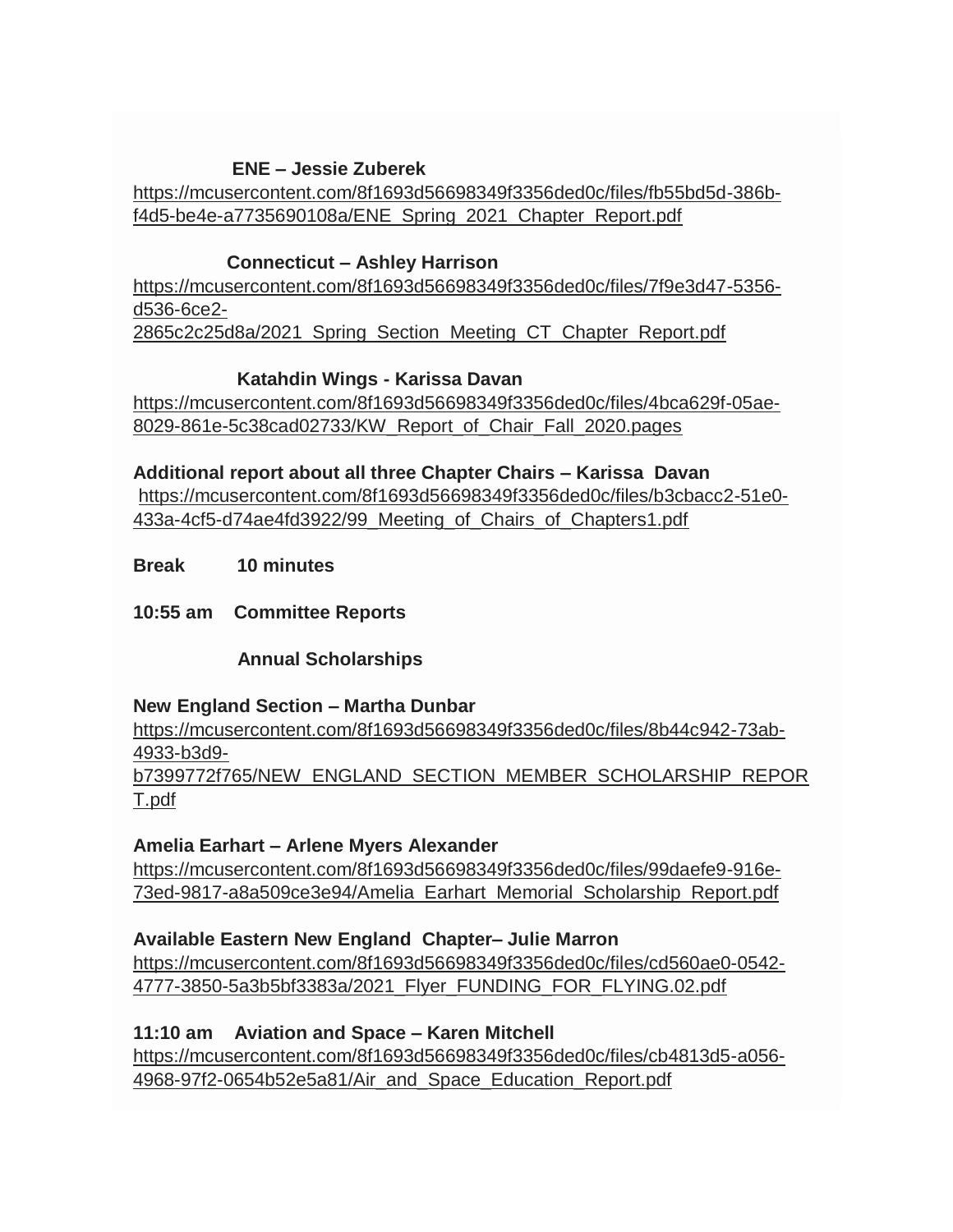### **Membership – Candie Oldham**

[https://mcusercontent.com/8f1693d56698349f3356ded0c/files/50b0dea9-b137-](https://womenpilotsene.us6.list-manage.com/track/click?u=8f1693d56698349f3356ded0c&id=684cceed8d&e=75347ca4ae) [6634-7d7e-](https://womenpilotsene.us6.list-manage.com/track/click?u=8f1693d56698349f3356ded0c&id=684cceed8d&e=75347ca4ae)

[05f8dca90086/New\\_England\\_Section\\_99s\\_Membership\\_Report\\_May\\_1.\\_2021.pd](https://womenpilotsene.us6.list-manage.com/track/click?u=8f1693d56698349f3356ded0c&id=684cceed8d&e=75347ca4ae) [f](https://womenpilotsene.us6.list-manage.com/track/click?u=8f1693d56698349f3356ded0c&id=684cceed8d&e=75347ca4ae)

#### **Scrapbook – Constance Castillo**

[https://mcusercontent.com/8f1693d56698349f3356ded0c/files/0c4e7a1e-5e79-](https://womenpilotsene.us6.list-manage.com/track/click?u=8f1693d56698349f3356ded0c&id=cc30c2a378&e=75347ca4ae) [0ef2-9da9-](https://womenpilotsene.us6.list-manage.com/track/click?u=8f1693d56698349f3356ded0c&id=cc30c2a378&e=75347ca4ae)

[9ba97b58a9f0/CT\\_Chapter\\_99s\\_Scrapbook\\_Committee\\_report\\_05\\_16\\_21.pdf](https://womenpilotsene.us6.list-manage.com/track/click?u=8f1693d56698349f3356ded0c&id=cc30c2a378&e=75347ca4ae)

### **Airmarking – Lori Plourd and Jann Clark**

[https://mcusercontent.com/8f1693d56698349f3356ded0c/files/a30983f0-1177](https://womenpilotsene.us6.list-manage.com/track/click?u=8f1693d56698349f3356ded0c&id=f7bde22d8c&e=75347ca4ae) [de57-4853-ba1786a90de0/New\\_England\\_Section\\_Airmarking\\_Report.pdf](https://womenpilotsene.us6.list-manage.com/track/click?u=8f1693d56698349f3356ded0c&id=f7bde22d8c&e=75347ca4ae)

### **Oral history – Margot Cheel and Jaimie Rousseau**

[https://mcusercontent.com/8f1693d56698349f3356ded0c/files/777c8751-c8a5](https://womenpilotsene.us6.list-manage.com/track/click?u=8f1693d56698349f3356ded0c&id=4d05083357&e=75347ca4ae) [f043-e86e-d91362bb5f11/OralHist\\_21\\_Sp21.pdf](https://womenpilotsene.us6.list-manage.com/track/click?u=8f1693d56698349f3356ded0c&id=4d05083357&e=75347ca4ae)

### **11:25 am Old Business**

 **Poker Run – Connecticut Chapter – Glenna Blackwell** Report not available.

### **Women's Air Museum – Peggy Loeffler**

[https://mcusercontent.com/8f1693d56698349f3356ded0c/files/f721316c-3455](https://womenpilotsene.us6.list-manage.com/track/click?u=8f1693d56698349f3356ded0c&id=d8b681bb89&e=75347ca4ae) [f2c9-bd58-d1038514b95c/Spring\\_Section\\_Report\\_2021.02.pdf](https://womenpilotsene.us6.list-manage.com/track/click?u=8f1693d56698349f3356ded0c&id=d8b681bb89&e=75347ca4ae)

### **11:45 am New Business**

 **Annual International 2021 Zoom meeting July 10 Details will be sent to all members prior to this meeting**

 **Fall Section meeting October 22-23, 2021 in Kennebunk's Nonantum Resort (finally in person)**

 **Profiles for the Section website - Arlene Myers Alexander Sample profile[:](https://womenpilotsene.us6.list-manage.com/track/click?u=8f1693d56698349f3356ded0c&id=73dfd26e3d&e=75347ca4ae)** [http://womenpilotsene.org/profiles.htm](https://womenpilotsene.us6.list-manage.com/track/click?u=8f1693d56698349f3356ded0c&id=73dfd26e3d&e=75347ca4ae)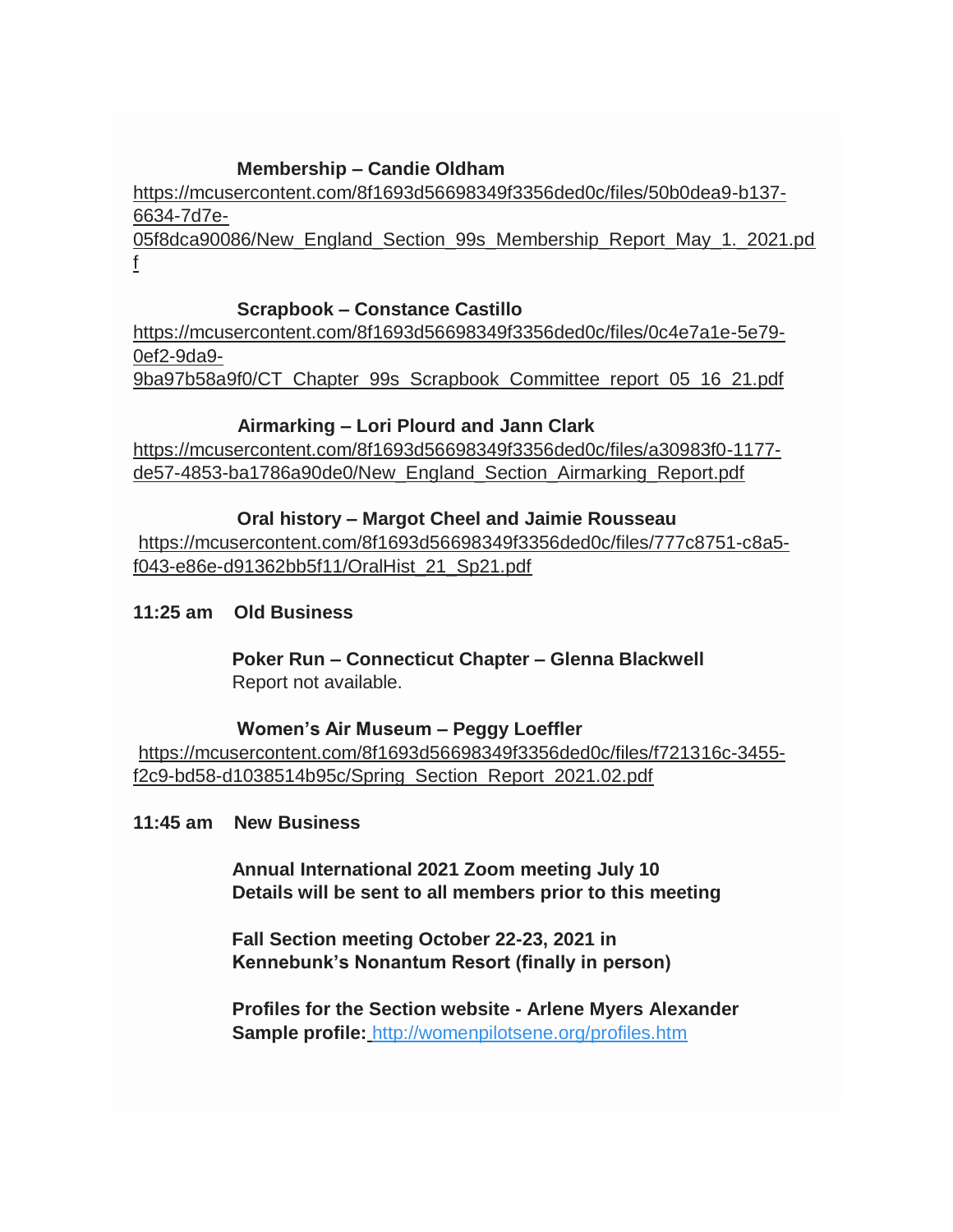**Noon Adjourn** 

### **Zoom Link for Meeting**

**Topic: New England 99s Spring Section Meeting** Time: May 22, 2021 10:00 AM Eastern Time (US and Canada)

(Note the time of the meeting! Moved back in deference to our International representative, who lives in a different time zone.)

**Join Zoom Meeting** https://zoom.us/j/6097615461?pwd=ZC9EUFdWT25LendxVnBWRzY2VUgrZz09

Meeting ID: 609 761 5461 Passcode: flymore

Dial by your location Find your local number: https://zoom.us/u/axSnuee3S

Meeting ID: 609 761 5461 Passcode: 7618185

### **Zoom Link for Friday Night Social Gathering**

Topic: New England 99s Social Hour, 6:00 PM til 8:00 PM Time: May 21, 2021 05:30 PM Eastern Time (US and Canada)

**Join Zoom Meeting** https://us02web.zoom.us/j/84385724796?pwd=UktuaGMzTHdmdmZZeDdzdEwzV 1RRZz09

Meeting ID: 843 8572 4796 Passcode: 992537

Dial by your location Find your local number: https://us02web.zoom.us/u/kyTZ6Z4B7

Meeting ID: 843 8572 4796